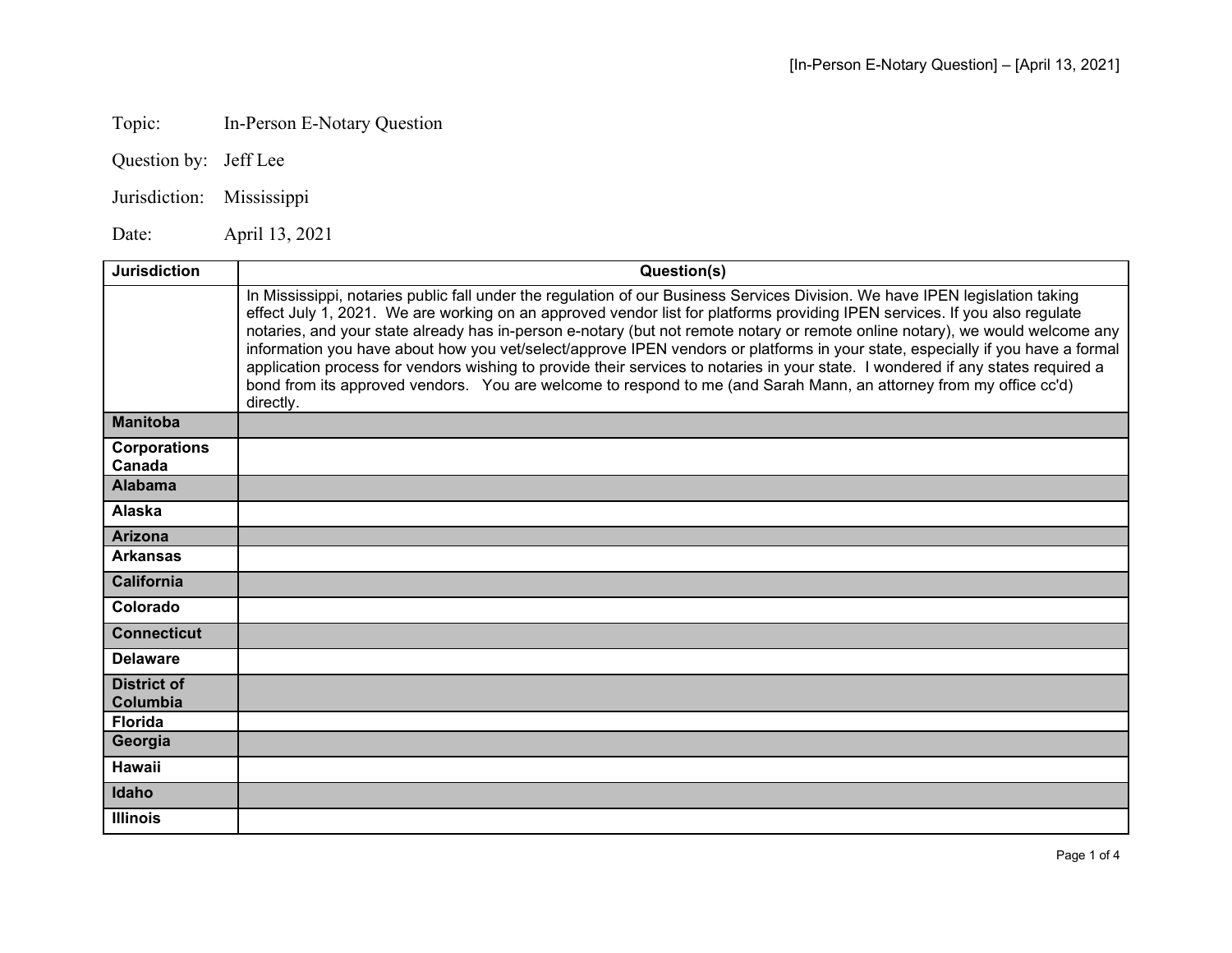| <b>Jurisdiction</b>   | Question(s)                                                                                                                                                                                                                                                                                                                                                                                                                                                                                                                                                                                                                                                                                                                                                                                          |
|-----------------------|------------------------------------------------------------------------------------------------------------------------------------------------------------------------------------------------------------------------------------------------------------------------------------------------------------------------------------------------------------------------------------------------------------------------------------------------------------------------------------------------------------------------------------------------------------------------------------------------------------------------------------------------------------------------------------------------------------------------------------------------------------------------------------------------------|
|                       | In Mississippi, notaries public fall under the regulation of our Business Services Division. We have IPEN legislation taking<br>effect July 1, 2021. We are working on an approved vendor list for platforms providing IPEN services. If you also regulate<br>notaries, and your state already has in-person e-notary (but not remote notary or remote online notary), we would welcome any<br>information you have about how you vet/select/approve IPEN vendors or platforms in your state, especially if you have a formal<br>application process for vendors wishing to provide their services to notaries in your state. I wondered if any states required a<br>bond from its approved vendors. You are welcome to respond to me (and Sarah Mann, an attorney from my office cc'd)<br>directly. |
| Indiana               |                                                                                                                                                                                                                                                                                                                                                                                                                                                                                                                                                                                                                                                                                                                                                                                                      |
| lowa                  |                                                                                                                                                                                                                                                                                                                                                                                                                                                                                                                                                                                                                                                                                                                                                                                                      |
| <b>Kansas</b>         |                                                                                                                                                                                                                                                                                                                                                                                                                                                                                                                                                                                                                                                                                                                                                                                                      |
| Kentucky              |                                                                                                                                                                                                                                                                                                                                                                                                                                                                                                                                                                                                                                                                                                                                                                                                      |
| Louisiana             | Louisiana does not currently offer remote notarization or in-person e-notarization in Louisiana.                                                                                                                                                                                                                                                                                                                                                                                                                                                                                                                                                                                                                                                                                                     |
| <b>Maine</b>          |                                                                                                                                                                                                                                                                                                                                                                                                                                                                                                                                                                                                                                                                                                                                                                                                      |
| <b>Maryland</b>       |                                                                                                                                                                                                                                                                                                                                                                                                                                                                                                                                                                                                                                                                                                                                                                                                      |
| <b>Massachusetts</b>  |                                                                                                                                                                                                                                                                                                                                                                                                                                                                                                                                                                                                                                                                                                                                                                                                      |
| <b>Michigan</b>       |                                                                                                                                                                                                                                                                                                                                                                                                                                                                                                                                                                                                                                                                                                                                                                                                      |
| <b>Minnesota</b>      |                                                                                                                                                                                                                                                                                                                                                                                                                                                                                                                                                                                                                                                                                                                                                                                                      |
| <b>Mississippi</b>    |                                                                                                                                                                                                                                                                                                                                                                                                                                                                                                                                                                                                                                                                                                                                                                                                      |
| <b>Missouri</b>       |                                                                                                                                                                                                                                                                                                                                                                                                                                                                                                                                                                                                                                                                                                                                                                                                      |
| <b>Montana</b>        |                                                                                                                                                                                                                                                                                                                                                                                                                                                                                                                                                                                                                                                                                                                                                                                                      |
| <b>Nebraska</b>       |                                                                                                                                                                                                                                                                                                                                                                                                                                                                                                                                                                                                                                                                                                                                                                                                      |
| <b>Nevada</b>         |                                                                                                                                                                                                                                                                                                                                                                                                                                                                                                                                                                                                                                                                                                                                                                                                      |
| <b>New Hampshire</b>  |                                                                                                                                                                                                                                                                                                                                                                                                                                                                                                                                                                                                                                                                                                                                                                                                      |
| <b>New Jersey</b>     |                                                                                                                                                                                                                                                                                                                                                                                                                                                                                                                                                                                                                                                                                                                                                                                                      |
| <b>New Mexico</b>     |                                                                                                                                                                                                                                                                                                                                                                                                                                                                                                                                                                                                                                                                                                                                                                                                      |
| <b>New York</b>       |                                                                                                                                                                                                                                                                                                                                                                                                                                                                                                                                                                                                                                                                                                                                                                                                      |
| <b>North Carolina</b> |                                                                                                                                                                                                                                                                                                                                                                                                                                                                                                                                                                                                                                                                                                                                                                                                      |
| <b>North Dakota</b>   |                                                                                                                                                                                                                                                                                                                                                                                                                                                                                                                                                                                                                                                                                                                                                                                                      |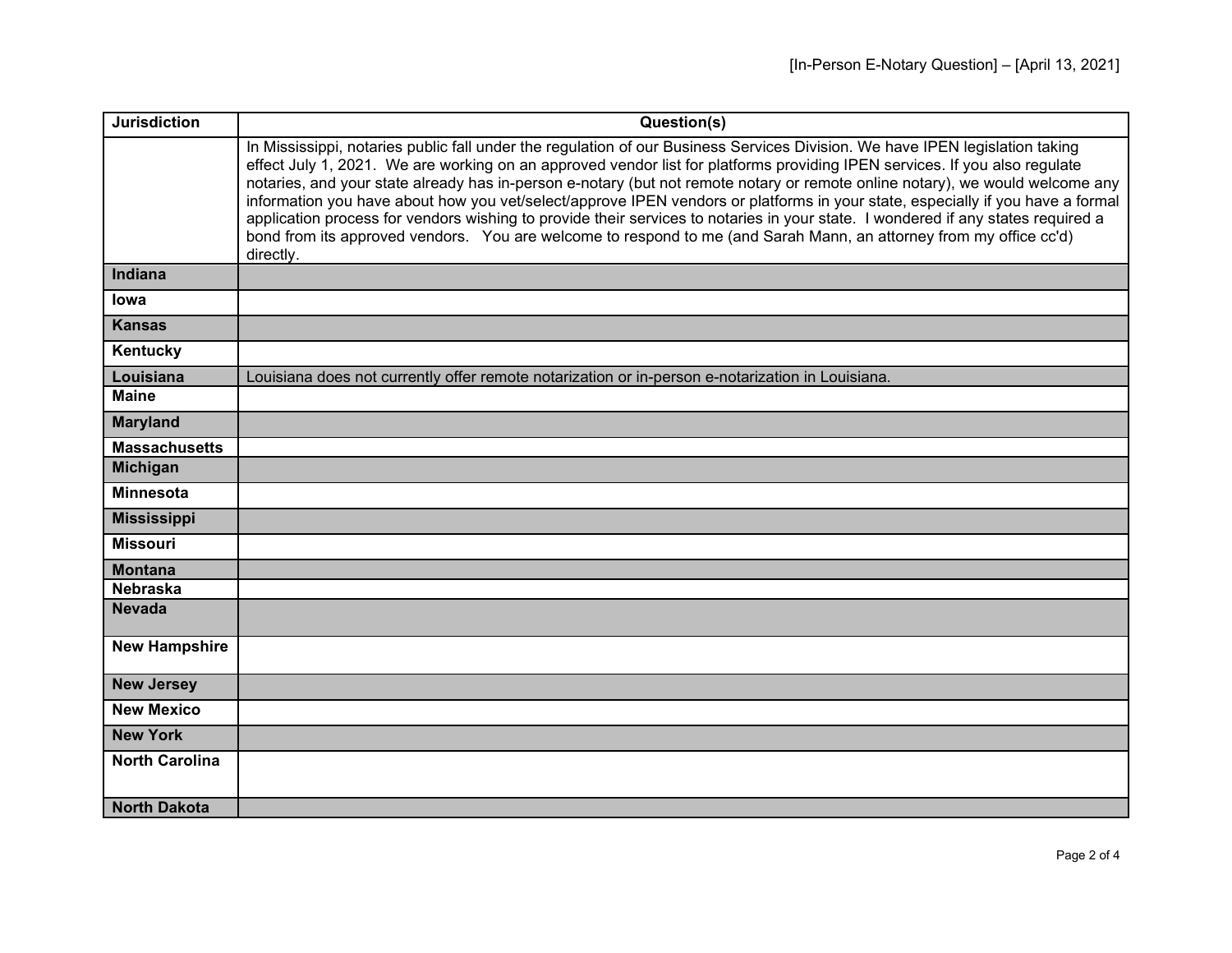| <b>Jurisdiction</b>   | Question(s)                                                                                                                                                                                                                                                                                                                                                                                                                                                                                                                                                                                                                                                                                                                                                                                          |
|-----------------------|------------------------------------------------------------------------------------------------------------------------------------------------------------------------------------------------------------------------------------------------------------------------------------------------------------------------------------------------------------------------------------------------------------------------------------------------------------------------------------------------------------------------------------------------------------------------------------------------------------------------------------------------------------------------------------------------------------------------------------------------------------------------------------------------------|
|                       | In Mississippi, notaries public fall under the regulation of our Business Services Division. We have IPEN legislation taking<br>effect July 1, 2021. We are working on an approved vendor list for platforms providing IPEN services. If you also regulate<br>notaries, and your state already has in-person e-notary (but not remote notary or remote online notary), we would welcome any<br>information you have about how you vet/select/approve IPEN vendors or platforms in your state, especially if you have a formal<br>application process for vendors wishing to provide their services to notaries in your state. I wondered if any states required a<br>bond from its approved vendors. You are welcome to respond to me (and Sarah Mann, an attorney from my office cc'd)<br>directly. |
| Ohio                  |                                                                                                                                                                                                                                                                                                                                                                                                                                                                                                                                                                                                                                                                                                                                                                                                      |
| <b>Oklahoma</b>       |                                                                                                                                                                                                                                                                                                                                                                                                                                                                                                                                                                                                                                                                                                                                                                                                      |
| Oregon                |                                                                                                                                                                                                                                                                                                                                                                                                                                                                                                                                                                                                                                                                                                                                                                                                      |
| Pennsylvania          |                                                                                                                                                                                                                                                                                                                                                                                                                                                                                                                                                                                                                                                                                                                                                                                                      |
| <b>Rhode Island</b>   |                                                                                                                                                                                                                                                                                                                                                                                                                                                                                                                                                                                                                                                                                                                                                                                                      |
| <b>South Carolina</b> |                                                                                                                                                                                                                                                                                                                                                                                                                                                                                                                                                                                                                                                                                                                                                                                                      |
| <b>South Dakota</b>   |                                                                                                                                                                                                                                                                                                                                                                                                                                                                                                                                                                                                                                                                                                                                                                                                      |
| <b>Tennessee</b>      |                                                                                                                                                                                                                                                                                                                                                                                                                                                                                                                                                                                                                                                                                                                                                                                                      |
| <b>Texas</b>          |                                                                                                                                                                                                                                                                                                                                                                                                                                                                                                                                                                                                                                                                                                                                                                                                      |
| <b>Utah</b>           |                                                                                                                                                                                                                                                                                                                                                                                                                                                                                                                                                                                                                                                                                                                                                                                                      |
| <b>Vermont</b>        |                                                                                                                                                                                                                                                                                                                                                                                                                                                                                                                                                                                                                                                                                                                                                                                                      |
| Virginia              |                                                                                                                                                                                                                                                                                                                                                                                                                                                                                                                                                                                                                                                                                                                                                                                                      |
| Washington            |                                                                                                                                                                                                                                                                                                                                                                                                                                                                                                                                                                                                                                                                                                                                                                                                      |
| <b>West Virginia</b>  |                                                                                                                                                                                                                                                                                                                                                                                                                                                                                                                                                                                                                                                                                                                                                                                                      |
| Wisconsin             |                                                                                                                                                                                                                                                                                                                                                                                                                                                                                                                                                                                                                                                                                                                                                                                                      |
| Wyoming               |                                                                                                                                                                                                                                                                                                                                                                                                                                                                                                                                                                                                                                                                                                                                                                                                      |

**Additional comments:**

**Full text of email:**